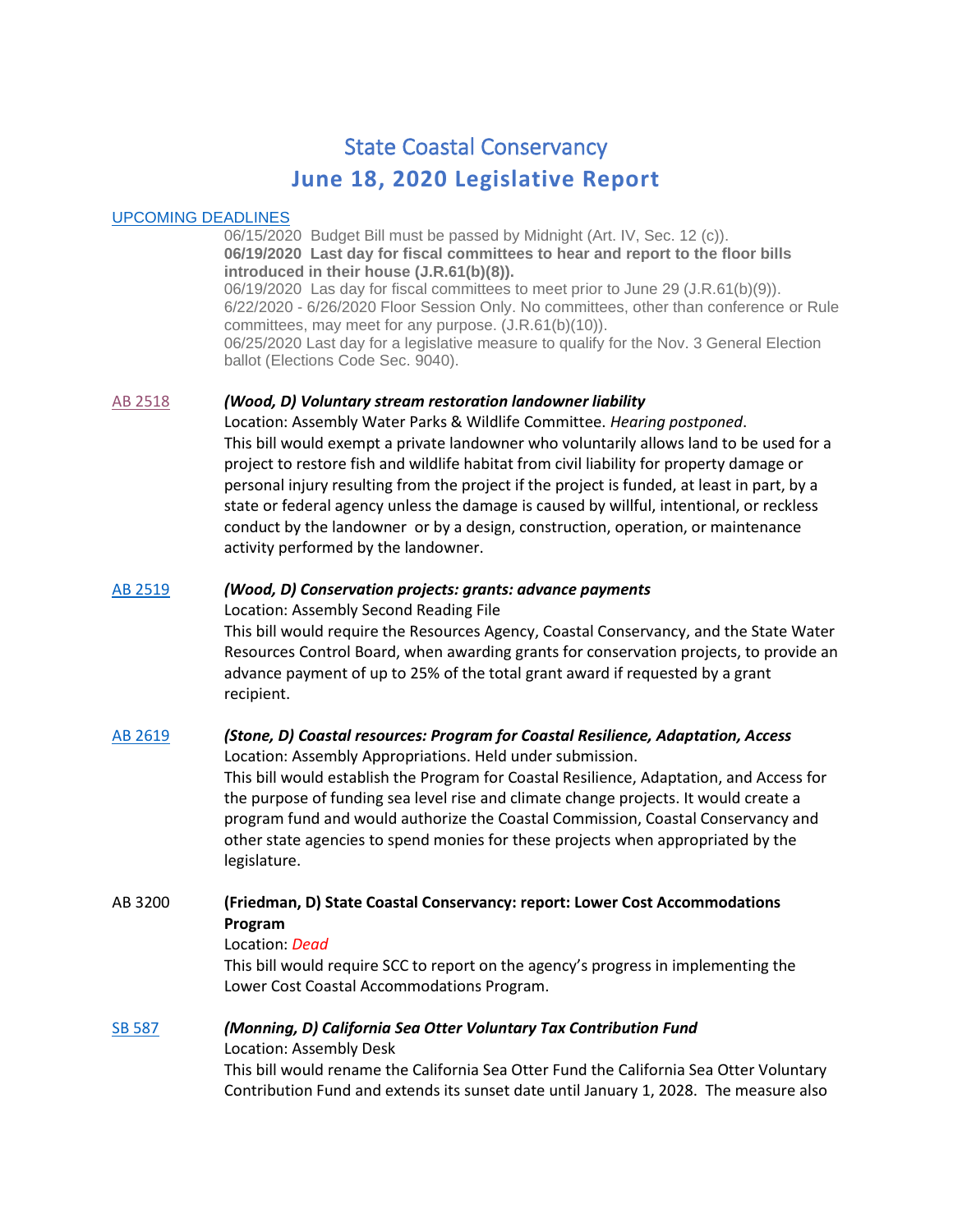resets the minimum contribution amount from its current inflation-adjusted amount of \$304,948 in 2019 back to \$250,000 for 2020.

# SB 1027 *(Stern, D) Specialized License Plates: The Endless Summer* Location: *Dead* This bill would require the State Coastal Conservancy to apply to the DMV to sponsor

"The Endless Summer" specialized license plate for a conservancy awareness program, as specified, and would require the DMV, in consultation with SCC, to design the license plate, including a surfer design associated with the movie "The Endless Summer" and the slogan "The Endless Summer".

# SB 1100 *(Atkins, D) Coastal resources: sea level rise*

#### Location: *Dead*

This bill would require the Coastal Commission to address the effect of sea level rise in coastal resource planning and management policies and activities. The bill would also require state and regional agencies to identify, assess, and, to the extent feasible and consistent with their statutory authorities, minimize and mitigate sea level rise impacts.

# [SB 1296](http://leginfo.legislature.ca.gov/faces/billNavClient.xhtml?bill_id=201920200SB1296) *(Durazo, D) Natural resources: Nature and Parks Career Pathway and Community Resiliency Act of 2020*

#### Location: Senate Appropriations

SB 1296 would, upon appropriation by the legislature, establish the Nature and Parks Career Pathway and Community Resiliency Act of 2020. The Act would require the state conservancies and the Wildlife Conservation Board ("WCB") to establish independent grant programs to fund climate-beneficial and climate resiliency projects that provide job and career pathways, as specified, for individuals and populations facing barriers to employment.

# [SB 1301](http://leginfo.legislature.ca.gov/faces/billNavClient.xhtml?bill_id=201920200SB1301) *(Hueso, D) San Diego River Conservancy: Tijuana River Valley: bi-national watershed management plan*

## Location: Senate Appropriations

The bill would require the San Diego River Conservancy to work with the State Water Resources Control Board, SCC, and CalEPA to create a bi-national watershed management plan for the Tijuana River Valley.

## **Climate/Economic Recover Bonds**

# [SB 45](http://leginfo.legislature.ca.gov/faces/billNavClient.xhtml?bill_id=201920200SB45) **(Allen, D)** *Wildfire Prevention, Safe Drinking Water, Drought Preparation, and Flood Protection Bond Act of 2020*

Location: Assembly Desk

If approved by voters at the November 3, 2020 general election, the bill would authorize issuance of bonds in the amount of \$5.5 billion. The bill currently allocates \$900 million to SCC: \$100m for purposes of the San Francisco Bay Restoration Authority; \$700 million for Division 21 purposes; and \$100 million for water projects including dam removal.

[AB 3256](http://leginfo.legislature.ca.gov/faces/billNavClient.xhtml?bill_id=201920200AB3256) **(Garcia, D***) Economic Recovery, Wildfire Prevention, Safe Drinking Water, Drought Preparation, and Flood Protection Bond Act of 2020* Location: Assembly Rules